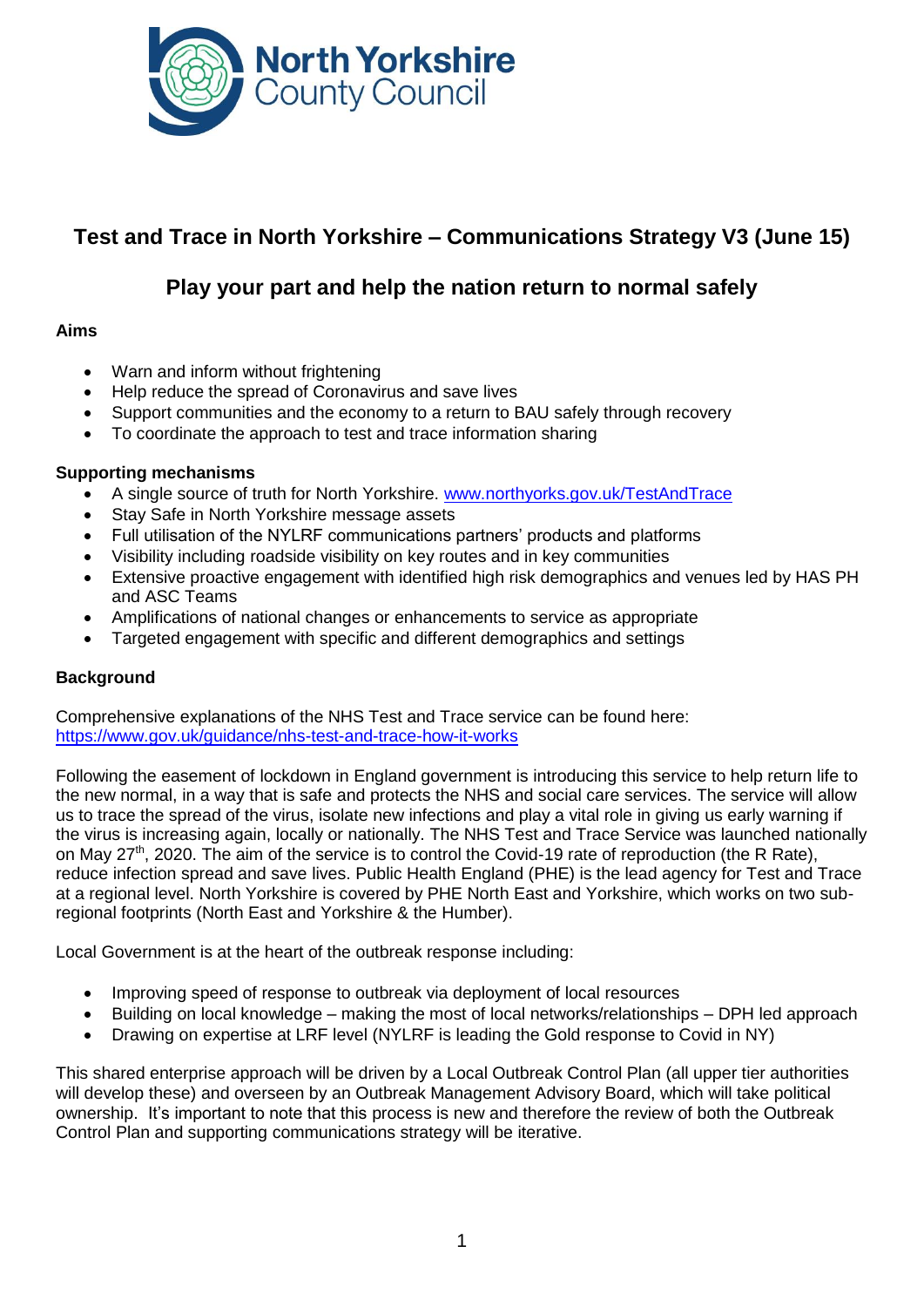

The local Outbreak Control Plan captures 7 themes which are set out below:

| <b>Theme</b>                                                                                                 | <b>PH/comms leads</b>                                         | <b>Communications/actions</b>                                                                                                                                                                                                                                         |
|--------------------------------------------------------------------------------------------------------------|---------------------------------------------------------------|-----------------------------------------------------------------------------------------------------------------------------------------------------------------------------------------------------------------------------------------------------------------------|
| Planning for local outbreaks in care<br>homes                                                                | <b>Rachel Bowes/Victoria</b><br><b>Turner/Elaine Williams</b> | Daily sitrep 8am gold calls to all 235<br>care settings.<br>Clear escalation and intervention                                                                                                                                                                         |
| and                                                                                                          |                                                               | plan.<br>Pilot testing project via satellite TU<br>in Scarborough 500 swab per day<br>capability - whole setting testing<br>capability.                                                                                                                               |
| schools                                                                                                      | Victoria<br>Ononeze/Emily<br>Flanagan                         | Information/guidance flow chart<br>shared via CYPS with all schools.<br>Reporting process signposted.                                                                                                                                                                 |
| Planning for outbreaks in other high risk<br>places eg:<br>Workplaces                                        | Rachel Richards/Faye<br><b>Hutton</b>                         | Detailed map of high risk settings<br>and demographics underway                                                                                                                                                                                                       |
| Housing<br>Health care settings                                                                              | Clare Beard/Faye<br><b>Hutton</b>                             | Bespoke targeted communications<br>carrying key messages tailored to<br>individuals, groups or particular<br>settings developed and translated as<br>appropriate. Delivered in line with                                                                              |
| Other high risk setting eg:<br><b>Military</b><br><b>Detailed settings</b><br>Hard to reach communities      | Katie Needham/Faye<br><b>Hutton</b>                           | behaviours.<br>Focus on engagement and<br>education around prevention led by<br>HAS PH and ASC teams.                                                                                                                                                                 |
| Identifying methods for local testing to<br>ensure a swift response, accessible to<br>the entire population. | <b>Victor Turner/Matthew</b><br>Robinson/Vanessa<br>Glover    | NYLRF testing work stream has<br>worked with DHSC to develop a<br>range of testing options for NY<br>including:<br><b>Regional Centre near York</b>                                                                                                                   |
|                                                                                                              |                                                               | Mobile Testing Units (MTUs) which<br>tour the county offering precooked<br>tests for over 5s.                                                                                                                                                                         |
|                                                                                                              |                                                               | New pilot whole workforce testing<br>capability piloted at Drax Monday<br>June 15 <sup>th</sup> . Will act as part of T&T<br>pilot testing symptomatic and<br>asymptomatic workforce with<br>potential to influence national testing<br>policy on those asymptomatic. |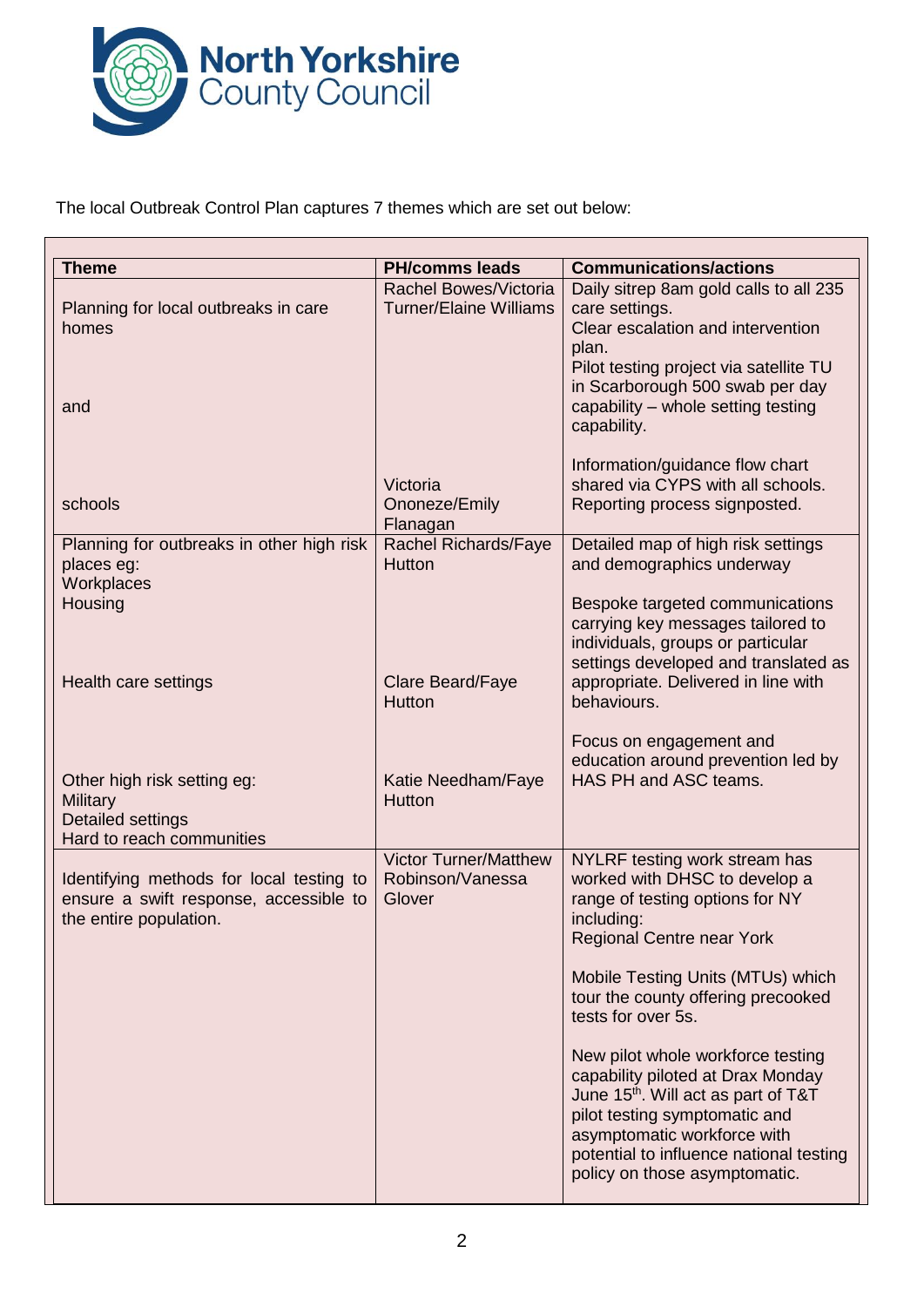

|                                                                                                                      |                                                             | Care home testing pilot dedicated to<br>supporting rapid Care Home testing<br>only. Swab capability 500 per day -<br>logistics operated by NYCC and NY<br>Fire and Rescue Teams.<br>Communications as detailed in the<br>action plan but daily promotion of<br>public MTU test venues on NYCC<br>website as routine since start of<br>service including radio media<br>partnerships as appropriate. |
|----------------------------------------------------------------------------------------------------------------------|-------------------------------------------------------------|-----------------------------------------------------------------------------------------------------------------------------------------------------------------------------------------------------------------------------------------------------------------------------------------------------------------------------------------------------------------------------------------------------|
| Assessing local and regional contact<br>tracing and infection control capability in<br>complex settings.             | Victor Turner/Faye<br>Hutton                                | HAS PH and ASC Teams leading on<br>identification of high risk<br>demographics and utilising trusted<br>links into these for maximum<br>engagement and effect.<br>Comms will be as appropriate given<br>the nature of more complex<br>communities. Attention will be given<br>to method of delivery of engagement<br>and translation as appropriate.                                                |
| Integrating national and local data and<br>scenario planning through the Joint<br><b>Biosecurity Centre Playbook</b> | Clare Beard/John<br>Kelly/Faye Hutton                       | HAS and T and C are working on<br>the data sharing arrangements.<br>This arrangement will be referred to<br>in passing in communications but<br>not subject to proactive<br>communications in their own right.<br>This is a facilitation mechanism<br>rather than a public interest story.                                                                                                          |
| Supporting vulnerable local people to<br>help them to self-isolate.                                                  | Katie Needham/Marie-<br>Anne Jackson/Helen<br><b>Knisis</b> | This aspect of the communications<br>work will be led by the NYCC<br>established Supporting People in<br><b>Isolation Work Stream which has</b><br>been operating since the start of the<br>outbreak.<br>Communications on this aspect of<br>the plan will be led by Helen Knisis<br>for consistency.<br>Helen.knisis@northyorks.gov.uk<br>07977 638242                                             |
| Establish governance structures.                                                                                     | Lincoln Sargeant/<br>Barry Khan                             | NYCC has established a<br>management structure for the<br>programme and theme leads from<br>PH and ASDC Teams in HAS.                                                                                                                                                                                                                                                                               |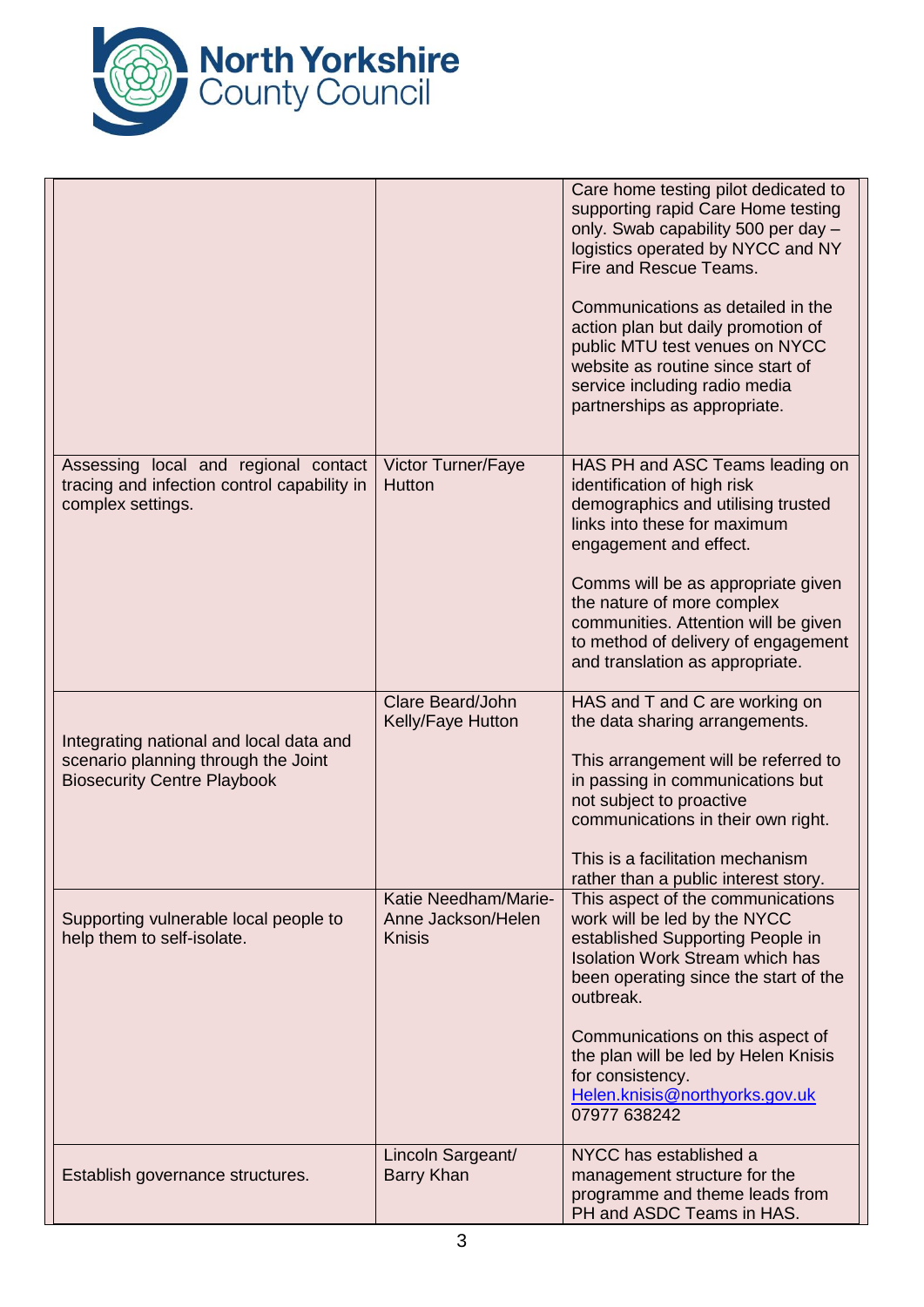

| Oversight will be via the Outbreak<br>Management Advisory Board - a<br>member led body.                                                                 |  |
|---------------------------------------------------------------------------------------------------------------------------------------------------------|--|
| All communications must carry the<br>communication's plan's key<br>messages.                                                                            |  |
| The following people must be made<br>aware of all key communications,<br>reactive or proactive:<br>T&T sponsors Richard Webb and Dr<br>Lincoln Sargeant |  |
| <b>T&amp;T Programme Service Manager</b><br><b>Rachel Woodward</b>                                                                                      |  |
| <b>Head of Communications Vanessa</b><br>Glover                                                                                                         |  |
| Marketing account lead Faye Hutton                                                                                                                      |  |

## **Key audiences**

A list of key audiences can be found in Appendix A. This will be iterative as every outbreak is likely to be different in setting or demographic.

## **Tone**

## Our **tone of voice**:

- In the first person
- Active and direct
- Trustworthy
- Supportive and reassuring.

#### **To:**

- explain the outbreak;
- establish confidence in the response;
- promote and explain the test and trace system;
- minimise the risk of infection.

## **Action plan:**

- Public Health to establish the high risk settings and demographics
- Establish trusted links and effective communication routes and share a detailed plan including channels that partners use that can be utilised
- Start to spread awareness
- Use the assets and work with the district and borough councils to spread awareness
- Establish if there is a need for translation by identifying the audiences
- Create working group for data sharing to establish where it can be of support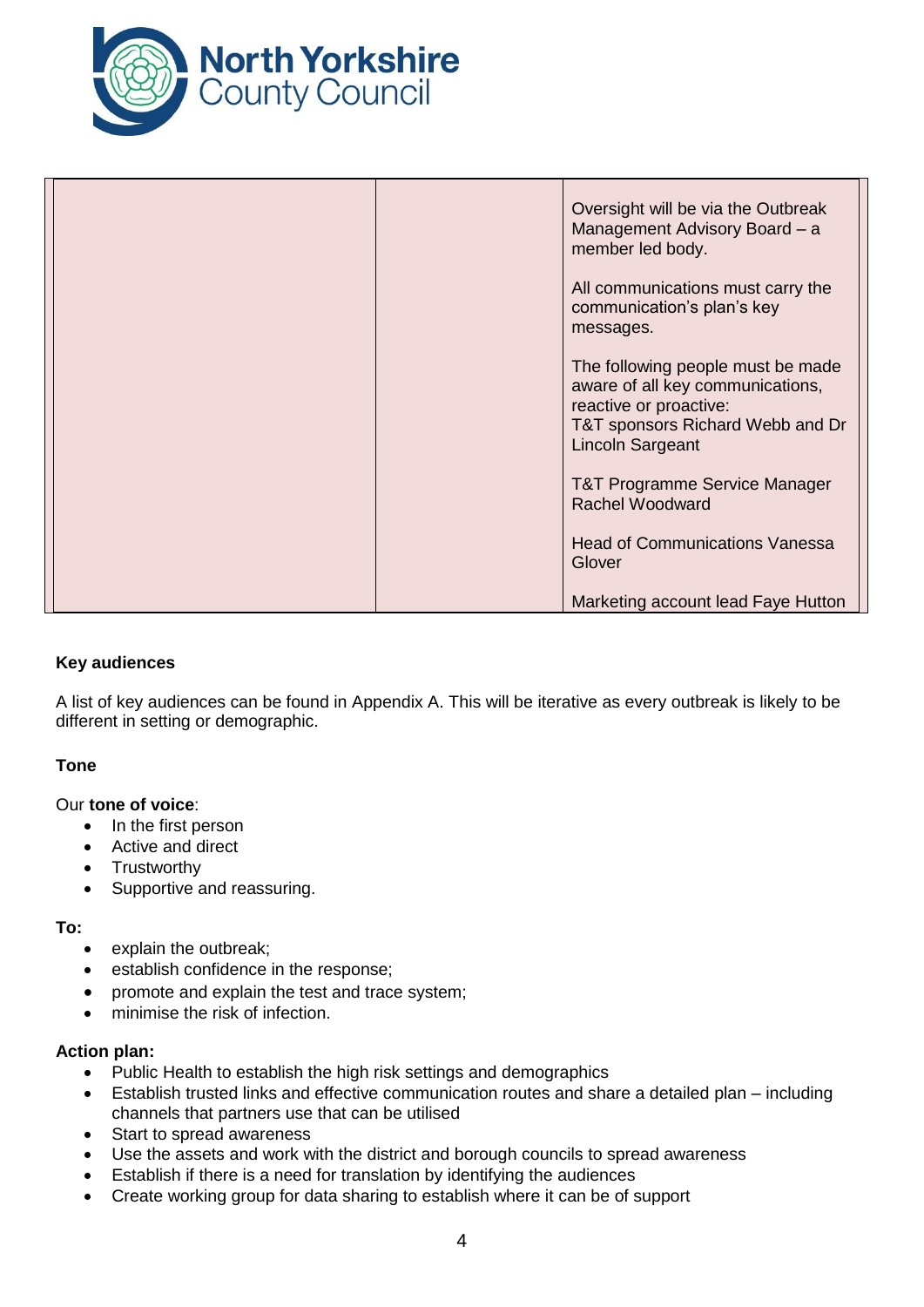

#### **Key messages for the communications plan**

## **Strategic:**

- The Test and Trace Service is designed and owned by the NHS.
- Many of the responsibilities for outbreak management sit at national level with Government Departments including DHSC and DfE; PHE
- Local authorities have a key role in investigating and managing outbreaks of communicable disease. These responsibilities, duties and powers are supported by a raft of legislation;
- We have considerable skills and experience in disease prevention and control and have been working with partners for many years to prevent, detect and manage outbreaks of disease.
- The most important principles of outbreak management focus on preventing the spread in the first instance – that's why the PH guidance on keeping 2m apart and washing hands regularly if so important.
- Effective rapid testing is key to infection management which is why we have put such a focus on resolving those issues in North Yorkshire

## **Prevent infection:**

## **Direct to public**

- If you have a new persistent cough, a high temperature or changes to your sense of smell or taste you must book yourself a test immediately at [www.nhs.uk/coronavirus](http://www.nhs.uk/coronavirus) or call 119 if you have **no** internet access and you and your whole household must isolate so you don't spread the virus.
- If your test is positive you may be contacted by test and trace professionals and it's really important that you follow their instructions about isolating and tell them who you have come into contact with.
- NHS England advises that any telephone call or text will come from one verified NHS number: 0300 013 5000 and it will provide you with a unique ID number which you can use on the NHS Test and Trace website.
- If it's negative you do not need to continue to self-isolate
- **Contact tracers will never:**
- ask you to dial a premium rate number to speak to us (for example, those starting 09 or 087)
- ask you to make any form of payment or purchase a product or any kind
- ask for any details about your bank account
- ask for your social media identities or login details, or those of your contacts
- ask you for any passwords or PINs, or ask you to set up any passwords or PINs over the phone
- disclose any of your personal or medical information to your contacts
- provide medical advice on the treatment of any potential coronavirus symptoms
- ask you to download any software to your PC or ask you to hand over control of your PC, smartphone or tablet to anyone else
- ask you to access any website that does not belong to the government or NHS
- If you are self-isolating and you need help with things like shopping or medical supplies, you can call 01609 780780 and our customer service experts will direct you to the help you need.

## **Context shaping messages:**

- The two most effective defences we have against Coronavirus are staying at least 2 metres apart from people we don't live with and washing our hands regularly for at least 20 seconds with soap and warm water/or using a hand sanitiser.
- Covid-19, the disease which is caused by this Coronavirus, is transmitted directly through droplets from infected people landing on us as they cough or sneeze or indirectly via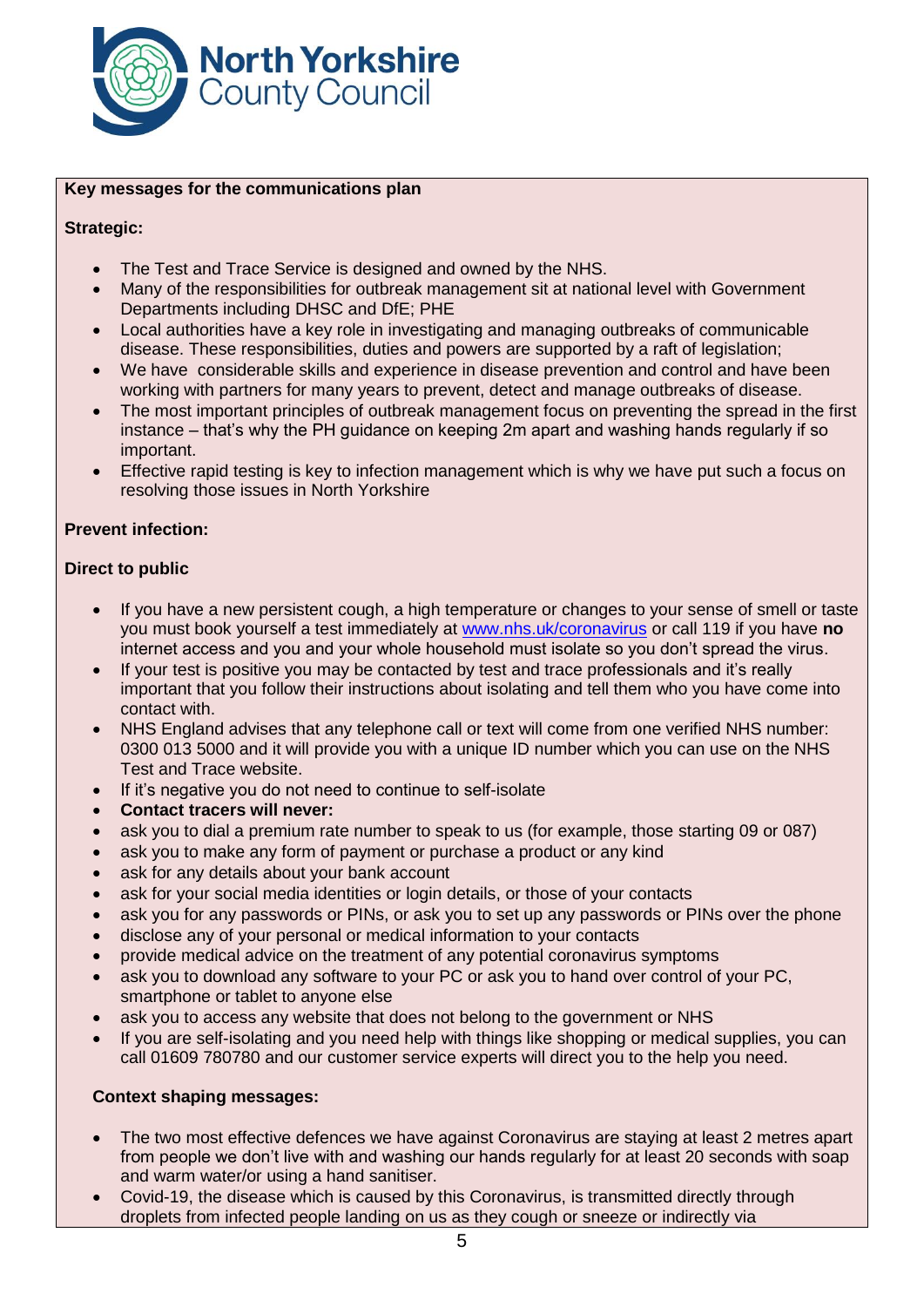

contaminated surfaces – that's why social distancing and hand washing are so effective in protecting yourself and others.

- We are engaging with a really broad range of settings and with many different groups of people to explain the important of the public health guidance and to help them understand how they can reduce their risks of catching it or spreading it.
- We are taking a strong and proactive approach to help prevent outbreaks by identifying and supporting high risk settings and people or groups and helping them understand how they can reduce the risks.
- This includes working very closely with places such as care homes, businesses where people must work closely, transport, accommodation providers and particularly vulnerable people such as people with addictions or who are homeless.

## **Manage infection:**

- Identifying outbreaks really early is essential in managing the spread which is why we will respond dynamically when alerted to suspected cases based on symptoms and undertake whole setting testing where that's feasible.
- We will take a comprehensive science-led approach to outbreak management including introducing **localised lockdown/quarantine** in certain settings based on suspicion until we have the test results.
- Where this happens we will support people and settings to remain isolated by providing practical help and guidance on infection control.
- The North Yorkshire T & T Hub will be established from July 2020 onward and is currently expected to operate for 12-18months. A key part of the governance for the Hub will be the ability to step up the response, as appropriate, for example in the scenario of a second wave.

**NB** Decision- making on the approach to particular topics, issues or developments should be proactive or reactive will be judged on:

Confidentiality/Sensitivity/legal duty

Protecting the person/community/group/setting from harm or damage Public interest

More information on the NHS Test and Trace programme can be found here: <https://www.gov.uk/guidance/nhs-test-and-trace-how-it-works>

More information on the Test and Trace support in North Yorkshire and local testing options can be found here: [www.northyorks.gov.uk/TestAndTrace](http://www.northyorks.gov.uk/TestAndTrace)

## **Related information Food and supplies – key messages**

- 1. We will make sure that everyone in North Yorkshire can access food during the COVID pandemic.
- 2. If you are unable to buy food and don't have the support of family, friends or neighbours, you can contact our customer service centre. Call 01609 780780 seven days a week 8am-5:30pm
- 3. If you can safely do your own food shopping or can ask friends and neighbours to help go to <https://www.northyorks.gov.uk/help-you-during-coronavirus-covid-19> for information about national supermarket special arrangements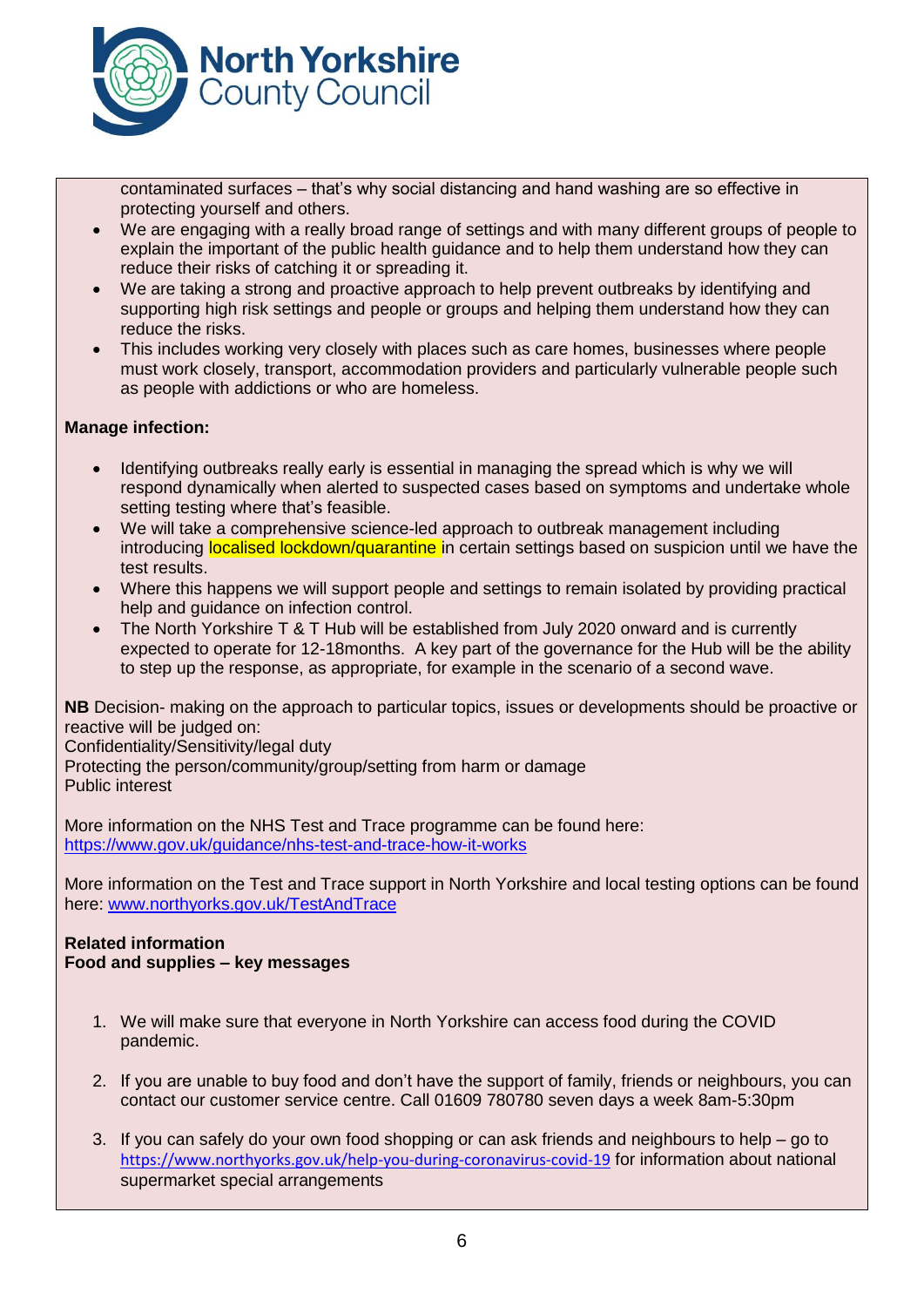

- 4. Go to [northyorks.gov.uk/buy-local](http://www.northyorks.gov.uk/buy-local) where you can find details of shops, pubs, restaurants and catering businesses in your area or shops who are offering deliveries, and takeaways.
- 5. Please register your business with our Buy Local site it helps us and it helps you.

#### Assets

- Social message cards
- Videos
- Posters/roadside visibility
- Email signature
- Digital screens
- $\bullet$

See: [Coronavirus \(COVID-19\): campaign information and resources](https://campaignresources.phe.gov.uk/resources/campaigns/101-coronavirus-)

## **Evaluation – success will be judged against the KPIs of the Outbreak Management Plan.**

#### **Appendix 1 Audiences**

| <b>Audience</b>                        | <b>Communication channels</b>                           |
|----------------------------------------|---------------------------------------------------------|
|                                        |                                                         |
| Achieving these objectives requires    | Website and partner websites;                           |
| a co-ordinated effort from local and   | Press releases;                                         |
| national government, the NHS, GPs,     | Press advertising;                                      |
| businesses and employers,              | JP pages;                                               |
| voluntary organisations and other      | NY Now:                                                 |
| community partners, and the general    | Broadcast interviews (radio and TV);                    |
| public.                                | Radio stations copy on air and digital channels;        |
|                                        | Senior officer calls to action and Q&As                 |
| All North Yorkshire residents          | Social media – NYCC and partners                        |
|                                        | NYCC website;                                           |
| Those in particularly vulnerable or at | NYCC premises;                                          |
| risk setting or groups                 | Community groups;                                       |
|                                        | CSO leaflet drops;                                      |
| Care Homes                             | Local marketing;                                        |
| Those who are shielding:               | Direct communication;                                   |
| Cohorts 1 and 2 as now allowed         | Outdoor media.                                          |
| some outside time and list being       | CYPS red bag and school liaison                         |
| reviewed this week (W/C June 15)       | HAS Gold daily calls to care Homes                      |
| People over 70                         |                                                         |
|                                        | HAS PH and HSC led engagement with settings and a broad |
| People becoming vulnerable during      | range of groups at particular risk.                     |
| the course of the epidemic             |                                                         |
| Guardians / Advocates                  |                                                         |
|                                        |                                                         |